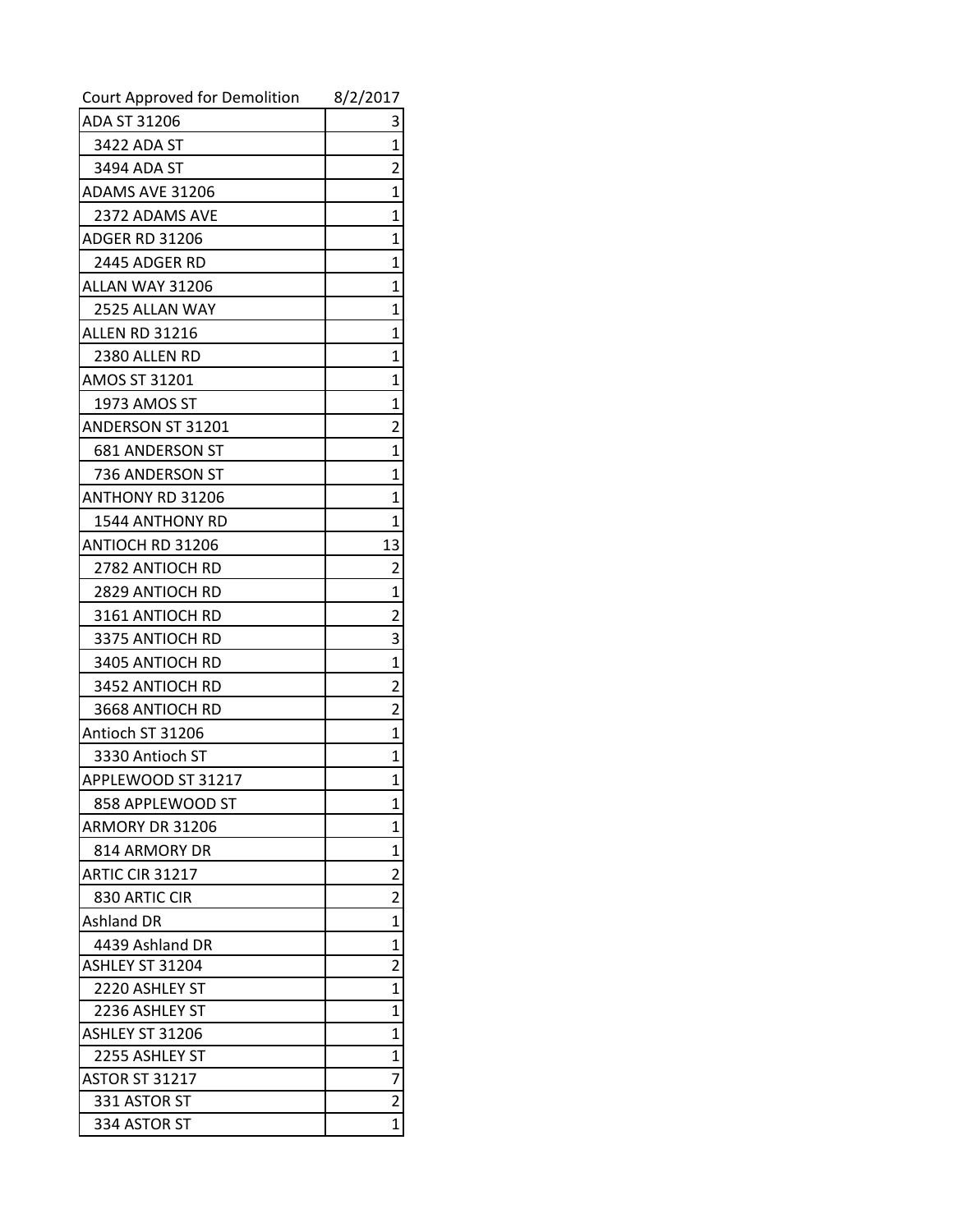| 339 ASTOR ST                 | 1                       |
|------------------------------|-------------------------|
| 343 ASTOR ST                 | 1                       |
| 347 ASTOR ST                 | 1                       |
| 431 ASTOR ST                 | 1                       |
| <b>AUGUSTA AVE 31217</b>     | $\overline{1}$          |
| <b>127 AUGUSTA AVE</b>       | 1                       |
| AYERS BLVD 31210             | $\overline{2}$          |
| 4123 AYERS BLVD              | $\overline{1}$          |
| 4148 AYERS BLVD              | $\overline{1}$          |
| <b>BACON ST 31206</b>        | 1                       |
| 2890 BACON ST                | $\mathbf{1}$            |
| <b>BARRETT AVE 31206</b>     | $\overline{2}$          |
| <b>2795 BARRETT AVE</b>      | $\overline{2}$          |
| <b>BEDINGFIELD AVE 31206</b> | $\overline{1}$          |
| 769 BEDINGFIELD AVE          | $\mathbf{1}$            |
| BEECH AVE 31204              | $\overline{2}$          |
| 2056 BEECH AVE               | $\mathbf{1}$            |
| 2153 BEECH AVE               | 1                       |
| <b>BELMONT AVE 31204</b>     | 3                       |
| 2140 BELMONT AVE             | $\overline{1}$          |
| 2180 BELMONT AVE             | $\overline{1}$          |
| 2192 BELMONT AVE             | 1                       |
| <b>BLOOMFIELD DR 31206</b>   | 1                       |
| 3115 BLOOMFIELD DR           | 1                       |
| BLOOMFIELD RD 31206          | 1                       |
| 4248 BLOOMFIELD RD           | $\overline{1}$          |
| BLOSSOM AVE 31204            | $\overline{1}$          |
| 267 BLOSSOM AVE              | 1                       |
| BLOUNT ST 31206              | 3                       |
| 2845 BLOUNT ST               | $\overline{\mathbf{c}}$ |
| 2890 BLOUNT ST               | $\overline{1}$          |
| <b>Blue Bell ST</b>          | 1                       |
| 301 Blue Bell ST             | 1                       |
| <b>BOB O LINK DR 31206</b>   | $\overline{c}$          |
| 2629 BOB O LINK DR           | $\overline{2}$          |
| BOULEVARD 31211              | 1                       |
| 1108 BOULEVARD               | 1                       |
| <b>BREVARD DR 31206</b>      | 1                       |
| 2451 BREVARD DR              | 1                       |
| <b>BRIARCLIFF RD 31211</b>   | 1                       |
| <b>1188 BRIARCLIFF RD</b>    | 1                       |
| BROADWAY 31206               | $\overline{c}$          |
| 3952 BROADWAY                | $\overline{1}$          |
| 4094 BROADWAY                | 1                       |
| <b>BROOKDALE AVE 31204</b>   | 1                       |
| 4076 BROOKDALE AVE           | 1                       |
| BUENA VISTA AVE 31206        | $\overline{2}$          |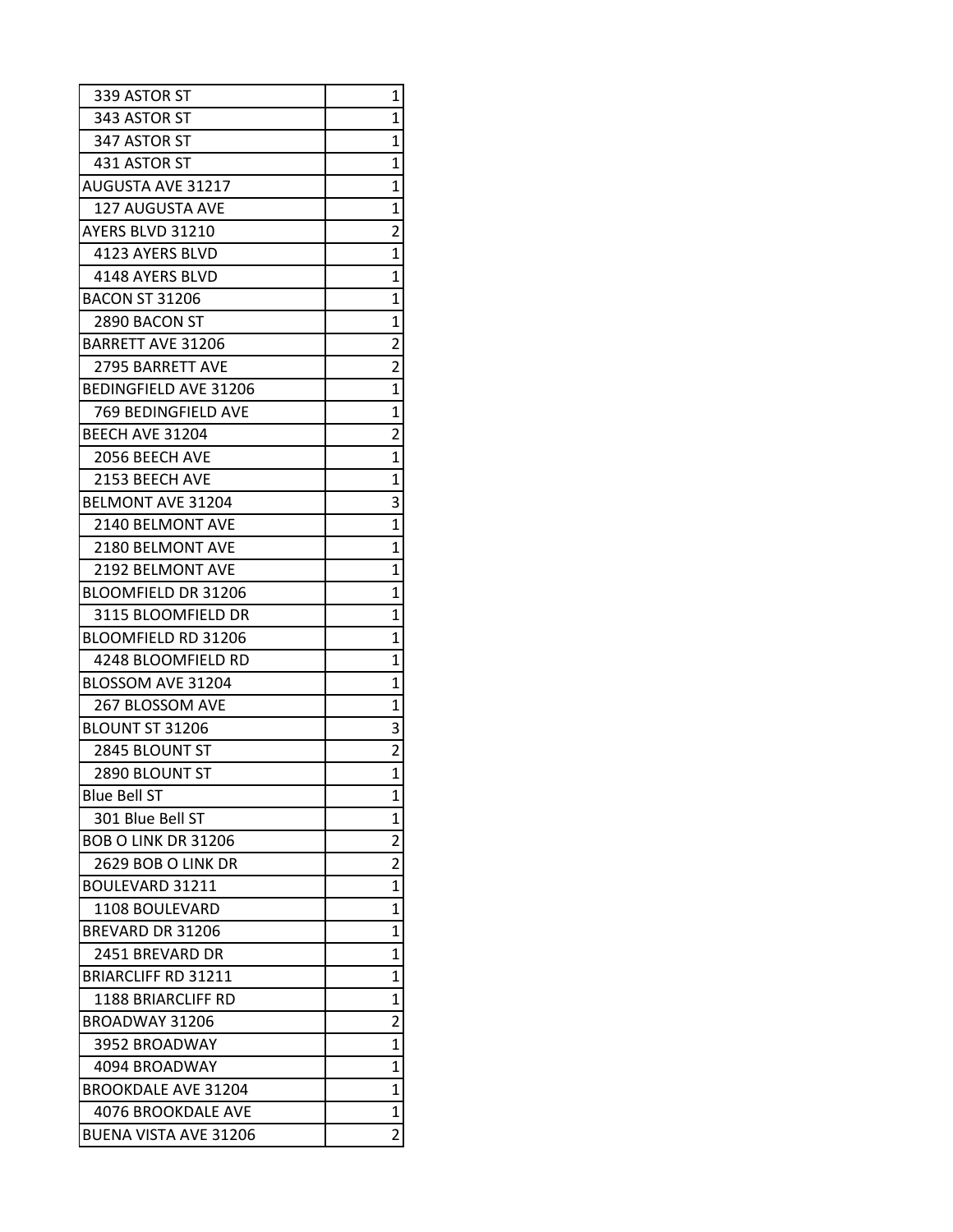| 1205 BUENA VISTA AVE        | 1                       |
|-----------------------------|-------------------------|
| 1263 BUENA VISTA AVE        | 1                       |
| 4187 Buena Vista Ave        | 1                       |
| CALHOUN ST 31201            | 1                       |
| 1470 CALHOUN ST             | 1                       |
| <b>CANTERBURY RD 31206</b>  | 1                       |
| <b>1335 CANTERBURY RD</b>   | $\overline{1}$          |
| <b>CAPITOL AVE 31206</b>    | 8                       |
| <b>4275 CAPITOL AVE</b>     | $\overline{2}$          |
| 4330 CAPITOL AVE            | 2                       |
| 4345 CAPITOL AVE            | $\overline{1}$          |
| <b>4374 CAPITOL AVE</b>     | $\overline{2}$          |
| 4445 CAPITOL AVE            | 1                       |
| CEDAR AVE 31204             | 1                       |
| 1984 CEDAR AVE              | 1                       |
| <b>CEDAR ST 31201</b>       | $\overline{c}$          |
| 1775 CEDAR ST               | 1                       |
| 1887 CEDAR ST               | 1                       |
| CENTER ST 31217             | 1                       |
| 1253 CENTER ST              | 1                       |
| <b>CHATSWORTH CTS 31206</b> | $\overline{c}$          |
| <b>2618 CHATSWORTH CTS</b>  | 1                       |
| <b>2637 CHATSWORTH CTS</b>  | $\mathbf{1}$            |
| <b>CHURCHILL ST 31204</b>   | 1                       |
| 3061 CHURCHILL ST           | 1                       |
| <b>CLAYTON ST 31204</b>     | 1                       |
| 2251 CLAYTON ST             | 1                       |
| CLINTON RD 31211            | 1                       |
| 1160 CLINTON RD             | 1                       |
| COLUMBUS RD 31204           | $\overline{\mathbf{c}}$ |
| 2934 COLUMBUS RD            | $\overline{1}$          |
| 3095 COLUMBUS RD            | 1                       |
| <b>CONE RD 31217</b>        | 1                       |
| 2813 CONE RD                | 1                       |
| <b>COWAN ST 31217</b>       | 3                       |
| 378 COWAN ST                | $\overline{1}$          |
| 390 COWAN ST                | 1                       |
| 540 COWAN ST                | $\overline{1}$          |
| <b>CRISP ST 31206</b>       | 4                       |
| 511 CRISP ST                | 1                       |
| 515 CRISP ST                | 1                       |
| 578 CRISP ST                | 1                       |
| 590 CRISP ST                | 1                       |
| CULVER ST 31204             | 1                       |
| 192 CULVER ST               | 1                       |
| <b>CURRY PL 31211</b>       | 1                       |
| 981 CURRY PL                | $\overline{1}$          |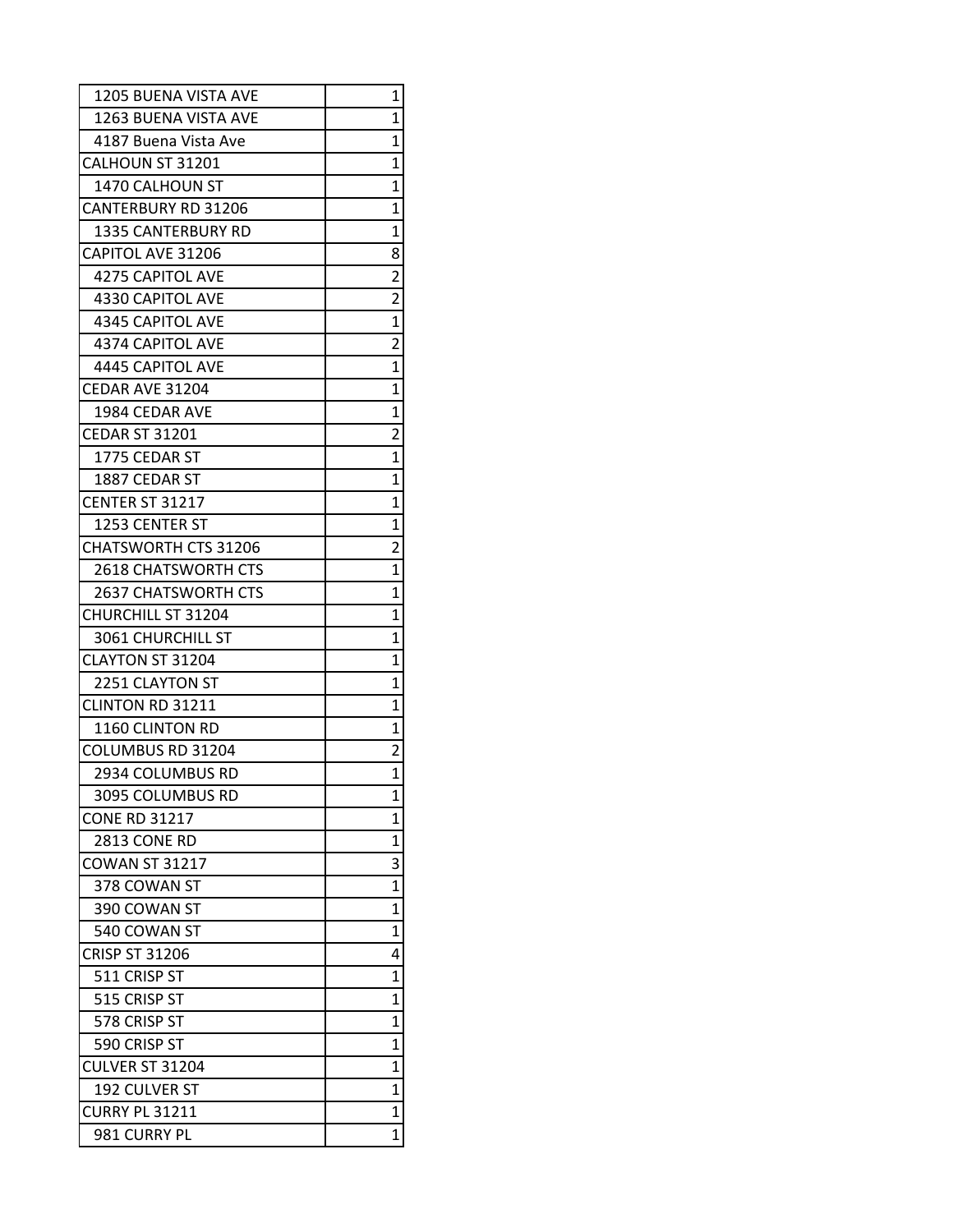| <b>CYNTHIA AVE 31206</b> | 3                       |
|--------------------------|-------------------------|
| 454 CYNTHIA AVE          | 1                       |
| 574 CYNTHIA AVE          | $\overline{2}$          |
| DAFFODIL ST 31204        | 3                       |
| <b>451 DAFFODIL ST</b>   | 1                       |
| <b>458 DAFFODIL ST</b>   | $\overline{1}$          |
| <b>460 DAFFODIL ST</b>   | $\overline{1}$          |
| DENTON ST 31211          | 1                       |
| 1730 DENTON ST           | 1                       |
| <b>DERRELL DR 31217</b>  | 1                       |
| 2461 DERRELL DR          | 1                       |
| DOROTHY AVE 31206        | 1                       |
| 4120 DOROTHY AVE         | 1                       |
| DOROTHY ST 31217         | 3                       |
| 836 DOROTHY ST           | 1                       |
| 948 DOROTHY ST           | $\overline{2}$          |
| <b>DOVE ST 31204</b>     | $\overline{1}$          |
| 2163 DOVE ST             | 1                       |
| <b>DRUID PL 31206</b>    | 1                       |
| 4519 DRUID PL            | 1                       |
| <b>E SHORT ST 31217</b>  | 1                       |
| 783 E SHORT ST           | 1                       |
| EDGEWOOD AVE 31201       | $\mathbf{1}$            |
| 744 EDGEWOOD AVE         | 1                       |
| <b>EDWARDS AVE 31204</b> | 3                       |
| 324 EDWARDS AVE          | 1                       |
| <b>421 EDWARDS AVE</b>   | 1                       |
| <b>430 EDWARDS AVE</b>   | 1                       |
| EDWINA DR 31206          | 1                       |
| 5724 EDWINA DR           | 1                       |
| <b>ELDER ST 31217</b>    | 4                       |
| 930 ELDER ST             | 2                       |
| 955 ELDER ST             | 1                       |
| 987 ELDER ST             | 1                       |
| ELKAN AVE 31206          | 3                       |
| 4241 ELKAN AVE           | $\overline{1}$          |
| 4315 ELKAN AVE           | 1                       |
| 4525 ELKAN AVE           | $\overline{1}$          |
| <b>ELL ST 31206</b>      | 1                       |
| 986 ELL ST               | 1                       |
| <b>ELLIS ST 31201</b>    | 3                       |
| 1701 ELLIS ST            | $\overline{1}$          |
| 1711 ELLIS ST            | 1                       |
| 1731 ELLIS ST            | $\overline{1}$          |
| <b>ELM ST 31201</b>      | $\overline{\mathbf{c}}$ |
| 778 ELM ST               | $\overline{2}$          |
| EMERY HWY 31217          | $\overline{2}$          |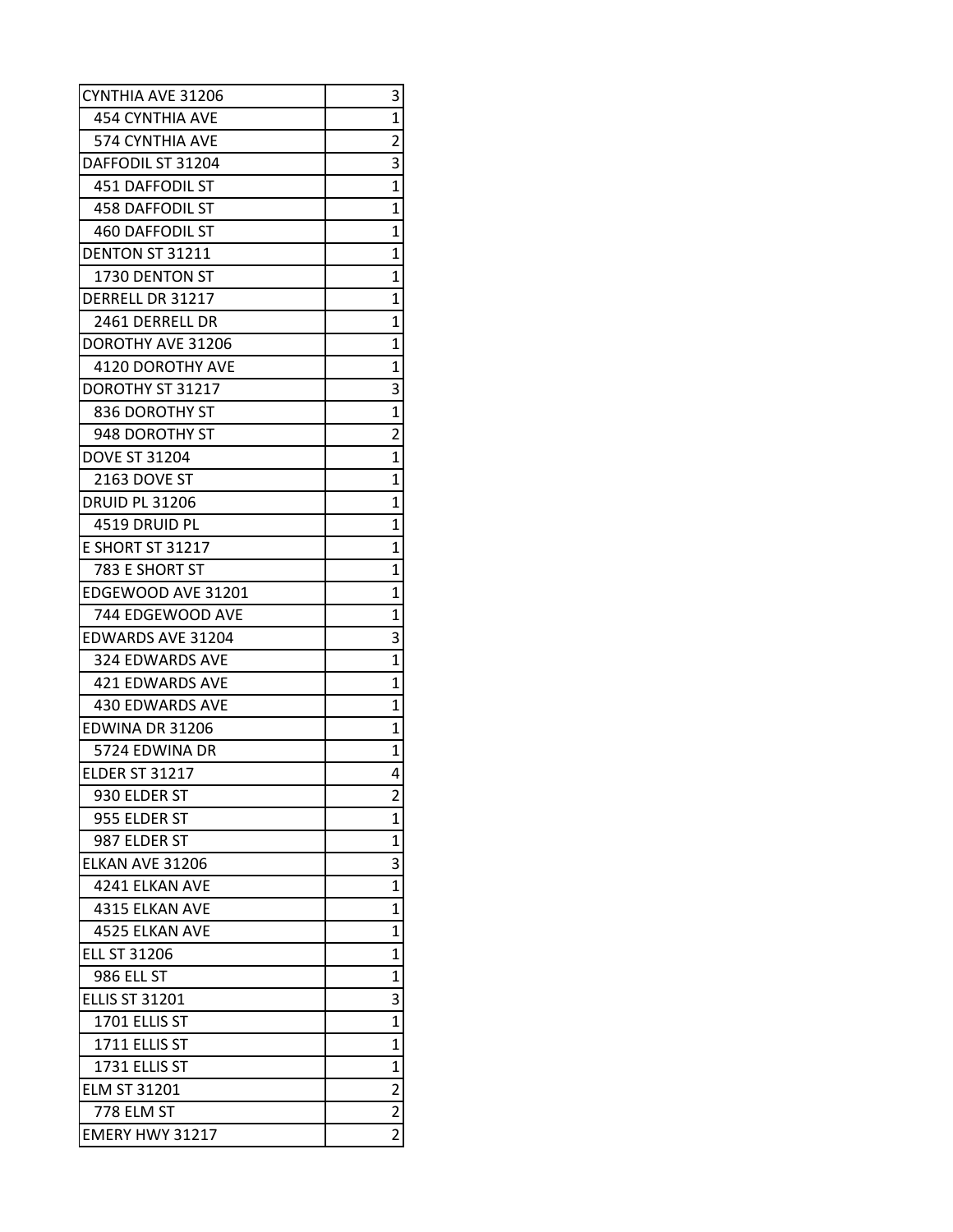| 316 EMERY HWY             | 1              |
|---------------------------|----------------|
| 328 EMERY HWY             | 1              |
| ERNEST ST 31204           | 2              |
| 1295 ERNEST ST            | 1              |
| 931 ERNEST ST             | $\overline{1}$ |
| <b>EVERGREEN DR 31206</b> | $\overline{2}$ |
| 3045 EVERGREEN DR         | $\overline{1}$ |
| 3288 EVERGREEN DR         | 1              |
| <b>FAIRVIEW AVE 31217</b> | 1              |
| <b>195 FAIRVIEW AVE</b>   | 1              |
| FAUBUS AVE 31204          | $\overline{1}$ |
| 4964 FAUBUS AVE           | $\overline{1}$ |
| <b>FELTON AVE 31201</b>   | 3              |
| 2092 FELTON AVE           | 1              |
| 2218 FELTON AVE           | 1              |
| <b>2328 FELTON AVE</b>    | 1              |
| FELTON LN 31206           | 1              |
| 2471 FELTON LN            | 1              |
| FERGUSON ST 31204         | $\overline{2}$ |
| 2133 FERGUSON ST          | $\overline{2}$ |
| <b>FIFTH ST 31206</b>     | $\overline{1}$ |
| 2070 FIFTH ST             | $\overline{1}$ |
| <b>FIRST ST 31201</b>     | 1              |
| 1472 FIRST ST             | 1              |
| FLETCHER ST 31204         | 5              |
| 1865 FLETCHER ST          | $\overline{2}$ |
| 1965 FLETCHER ST          | $\overline{1}$ |
| 1971 FLETCHER ST          | 1              |
| 1979 FLETCHER ST          | 1              |
| FLEWELLYN DR 31217        | $\overline{c}$ |
| 2741 FLEWELLYN DR         | $\overline{1}$ |
| 2772 FLEWELLYN DR         | 1              |
| FOREST AVE 31204          | 1              |
| 310 FOREST AVE            | 1              |
| FORSYTH AVE 31217         | 1              |
| <b>1125 FORSYTH AVE</b>   | 1              |
| FORT HILL ST 31217        | 2              |
| 1032 FORT HILL ST         | $\overline{1}$ |
| 929 FORT HILL ST          | 1              |
| <b>FOSTER PL 31211</b>    | 1              |
| 1776 FOSTER PL            | 1              |
| <b>FREDERICA PL 31206</b> | 1              |
| 5747 FREDERICA PL         | 1              |
| <b>FULTON ST 31217</b>    | 2              |
| 330 FULTON ST             | 1              |
| 358 FULTON ST             | 1              |
| <b>GLEDHILL ST 31204</b>  | 1              |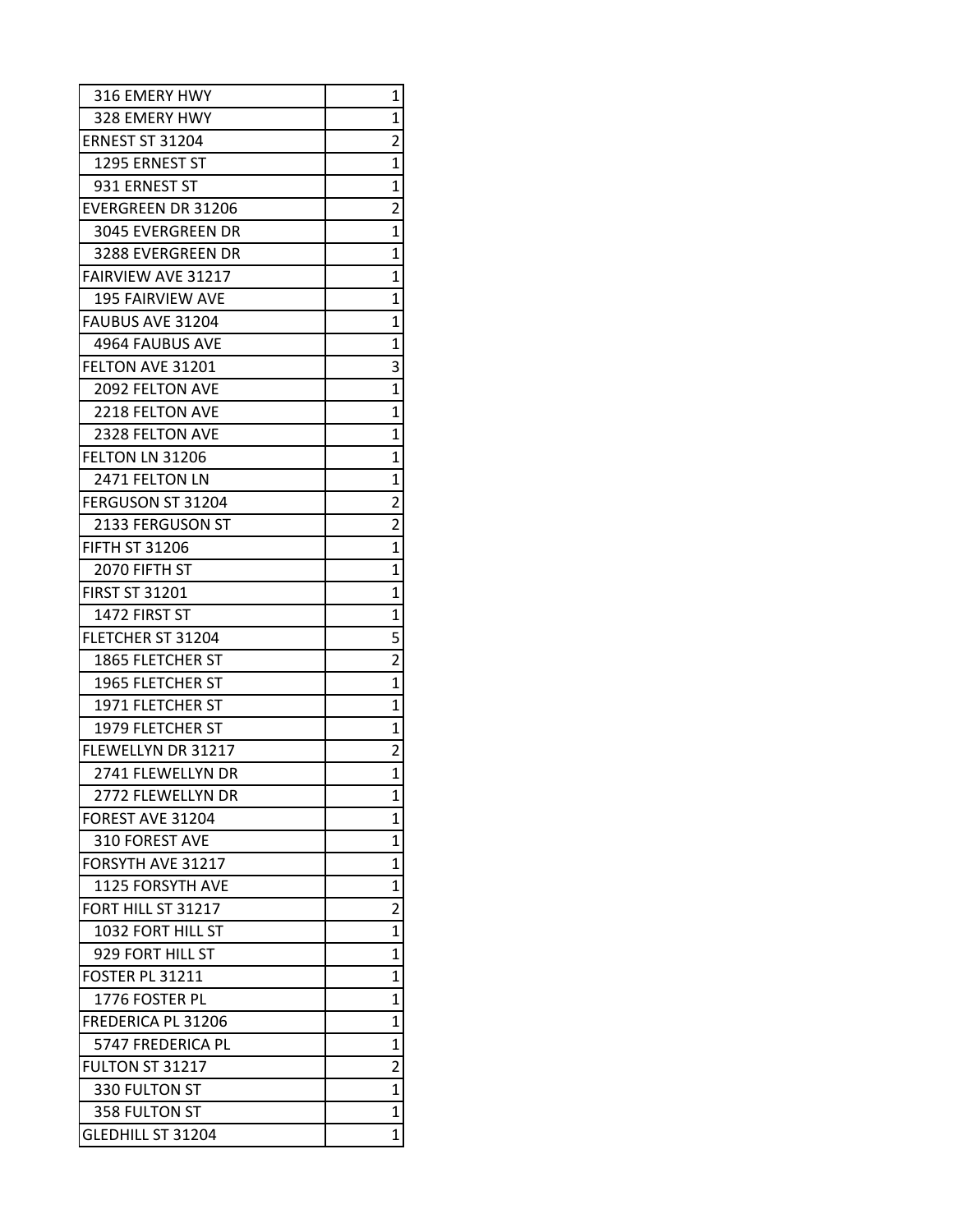| 3077 GLEDHILL ST              | 1                       |
|-------------------------------|-------------------------|
| <b>GLENDALE AVE 31206</b>     | 6                       |
| 1206 GLENDALE AVE             | 2                       |
| 1230 GLENDALE AVE             | 1                       |
| 1243 GLENDALE AVE             | $\overline{2}$          |
| <b>1290 GLENDALE AVE</b>      | $\overline{1}$          |
| GRAND AVE 31204               | 1                       |
| 3980 GRAND AVE                | 1                       |
| <b>GREENLEAF DR 31206</b>     | 1                       |
| 2555 GREENLEAF DR             | 1                       |
| <b>GROSSO AVE 31204</b>       | 1                       |
| 486 GROSSO AVE                | 1                       |
| <b>HALL ST 31217</b>          | 3                       |
| 1243 HALL ST                  | 1                       |
| 1249 HALL ST                  | 1                       |
| 1289 HALL ST                  | 1                       |
| <b>HANSON ST 31206</b>        | 1                       |
| 581 HANSON ST                 | 1                       |
| <b>HARA DR 31204</b>          | 1                       |
| 633 HARA DR                   | 1                       |
| HARTLEY ST 31206              | 1                       |
| 1261 HARTLEY ST               | 1                       |
| <b>HAWKINS AVE 31204</b>      | $\overline{\mathbf{c}}$ |
| <b>550 HAWKINS AVE</b>        | $\overline{1}$          |
| <b>665 HAWKINS AVE</b>        | $\overline{1}$          |
| <b>HAWKINSVILLE AVE 31217</b> | $\overline{2}$          |
| <b>1215 HAWKINSVILLE AVE</b>  | $\overline{1}$          |
| <b>1225 HAWKINSVILLE AVE</b>  | 1                       |
| <b>HEARD AVE 31206</b>        | 2                       |
| 535 HEARD AVE                 | $\overline{\mathbf{c}}$ |
| HENDLEY ST 31204              | $\overline{1}$          |
| 1156 HENDLEY ST               | 1                       |
| <b>HIGHTOWER RD 31206</b>     | 1                       |
| <b>1030 HIGHTOWER RD</b>      | 1                       |
| HILLRIDGE DR 31206            | 1                       |
| 1319 HILLRIDGE DR             | 1                       |
| HILLYER AVE 31204             | 1                       |
| 1261 HILLYER AVE              | 1                       |
| <b>HOLLINGSWORTH RD 31204</b> | 1                       |
| 3442 HOLLINGSWORTH RD         | 1                       |
| <b>HOLT AVE 31204</b>         | 2                       |
| <b>1208 HOLT AVE</b>          | 1                       |
| 1291 HOLT AVE                 | 1                       |
| <b>HORTMAN AVE 31204</b>      | 1                       |
| <b>390 HORTMAN AVE</b>        | 1                       |
| <b>Houston AVE</b>            | 1                       |
| 2916 Houston AVE              | 1                       |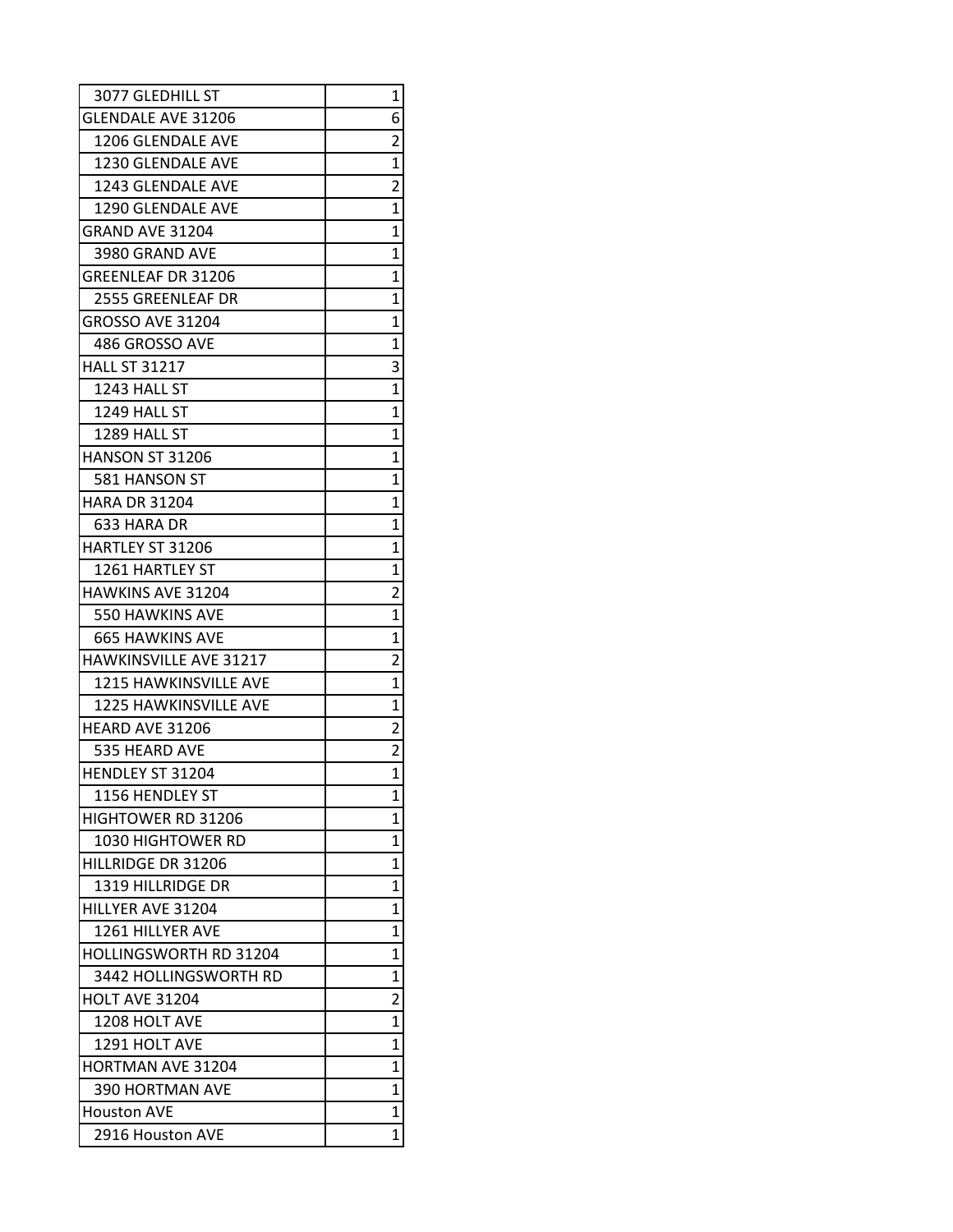| HOUSTON AVE 31201             | 1              |
|-------------------------------|----------------|
| 1765 HOUSTON AVE              | 1              |
| <b>HOUSTON AVE 31206</b>      | 6              |
| <b>2460 HOUSTON AVE</b>       | 1              |
| <b>2716 HOUSTON AVE</b>       | 1              |
| <b>2802 HOUSTON AVE</b>       | 1              |
| 4049 HOUSTON AVE              | 1              |
| 4128 HOUSTON AVE              | 1              |
| 4272 HOUSTON AVE              | 1              |
| <b>HOWARD AVE 31217</b>       | 1              |
| <b>2985 HOWARD AVE</b>        | 1              |
| HURLEY CIR 31206              | $\overline{1}$ |
| <b>1660 HURLEY CIR</b>        | 1              |
| HYDROLIA ST 31217             | 1              |
| <b>254 HYDROLIA ST</b>        | 1              |
| <b>IBEX ST 31206</b>          | $\mathbf{1}$   |
| 479 IBEX ST                   | 1              |
| <b>INDIA AVE 31206</b>        | 1              |
| 920 INDIA AVE                 | 1              |
| <b>JADAN PL 31206</b>         | $\overline{2}$ |
| 2802 JADAN PL                 | 1              |
| 2826 JADAN PL                 | $\overline{1}$ |
| <b>JAMES ST 31204</b>         | 1              |
| 1152 JAMES ST                 | 1              |
| <b>JEAN ST 31206</b>          | 1              |
| 1262 JEAN ST                  | 1              |
| JEFFERSONVILLE RD 31217       | 5              |
| 2060 JEFFERSONVILLE RD        | 1              |
| 3039 JEFFERSONVILLE RD        | 1              |
| 3606 JEFFERSONVILLE RD        | 1              |
| <b>4390 JEFFERSONVILLE RD</b> | $\overline{1}$ |
| 4669 JEFFERSONVILLE RD        | 1              |
| JENKINS ST 31201              | $\overline{2}$ |
| 548 JENKINS ST                | 1              |
| 585 JENKINS ST                | 1              |
| <b>JONES AVE 31217</b>        | 3              |
| 273 JONES AVE                 | 1              |
| 310 JONES AVE                 | $\overline{1}$ |
| 320 JONES AVE                 | 1              |
| KEMPER AVE 31206              | 1              |
| 4020 KEMPER AVE               | 1              |
| <b>KEY ST 31204</b>           | 1              |
| 696 KEY ST                    | 1              |
| KINGS PARK CIR 31217          | 4              |
| 3271 KINGS PARK CIR           | 1              |
| 3279 KINGS PARK CIR           | 1              |
| 3369 KINGS PARK CIR           | 1              |
|                               |                |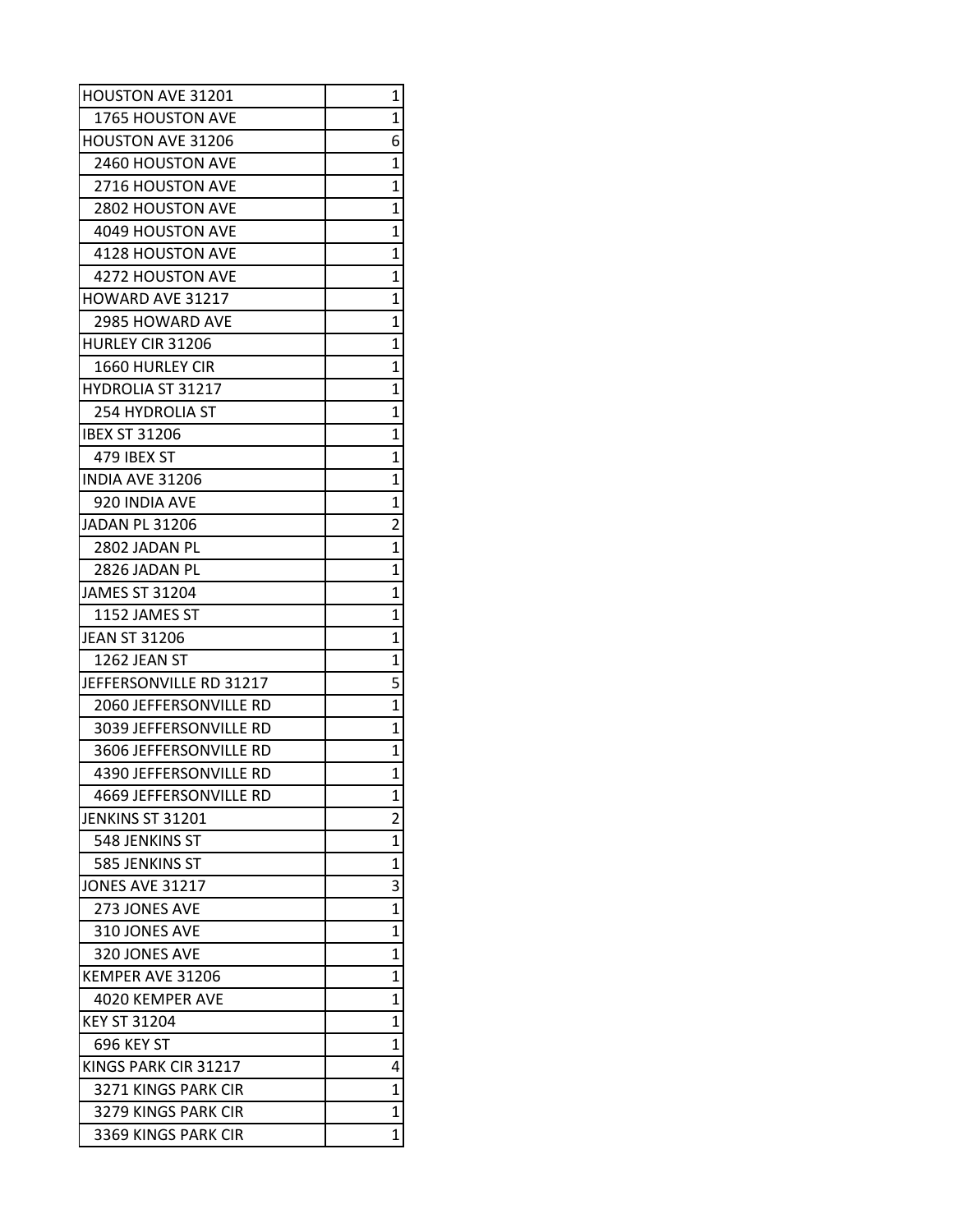| 3830 KINGS PARK CIR       | 1              |
|---------------------------|----------------|
| KITCHENS RD 31211         | 1              |
| <b>2016 KITCHENS RD</b>   | 1              |
| KITCHENS ST 31217         | 1              |
| <b>1185 KITCHENS ST</b>   | 1              |
| KNIGHTSBRIDGE RD 31211    | $\overline{1}$ |
| 1957 KNIGHTSBRIDGE RD     | $\overline{1}$ |
| <b>KNOTT ST 31201</b>     | 1              |
| 2238 KNOTT ST             | 1              |
| LAFAYETTE DR 31204        | 1              |
| <b>4083 LAFAYETTE DR</b>  | 1              |
| <b>LAMAR ST 31204</b>     | 3              |
| 166 LAMAR ST              | $\overline{1}$ |
| 169 LAMAR ST              | 1              |
| 175 LAMAR ST              | 1              |
| LANEY AVE 31211           | 1              |
| 2974 LANEY AVE            | 1              |
| LAVETA DR 31206           | 1              |
| 2420 LAVETA DR            | 1              |
| <b>LEONE DR 31206</b>     | 1              |
| 5864 LEONE DR             | 1              |
| <b>LEXINGTON ST 31217</b> | $\overline{2}$ |
| 843 LEXINGTON ST          | 1              |
| 895 LEXINGTON ST          | $\overline{1}$ |
| LINCOLN ST 31206          | 4              |
| 2281 LINCOLN ST           | $\overline{2}$ |
| 2375 LINCOLN ST           | $\overline{2}$ |
| LINDEN AVE 31201          | $\overline{1}$ |
| 989 LINDEN AVE            | $\overline{1}$ |
| LINDSEY DR 31206          | 1              |
| 3765 LINDSEY DR           | $\overline{1}$ |
| LOG CABIN WAY 31204       | 1              |
| 907 LOG CABIN WAY         | 1              |
| Lowe ST                   | 3              |
| 2022 Lowe ST              | 1              |
| 2030 Lowe ST              | $\overline{1}$ |
| 2034 Lowe ST              | $\overline{1}$ |
| <b>LOWE ST 31204</b>      | 3              |
| 2026 LOWE ST              | $\overline{1}$ |
| 2042 LOWE ST              | $\overline{1}$ |
| 2044 LOWE ST              | 1              |
| LYNHAVEN AVE 31217        | $\overline{1}$ |
| 995 LYNHAVEN AVE          | 1              |
| LYNMORE AVE 31206         | $\overline{1}$ |
| 818 LYNMORE AVE           | 1              |
| <b>LYONS ST 31206</b>     | 1              |
| 1275 LYONS ST             | $\overline{1}$ |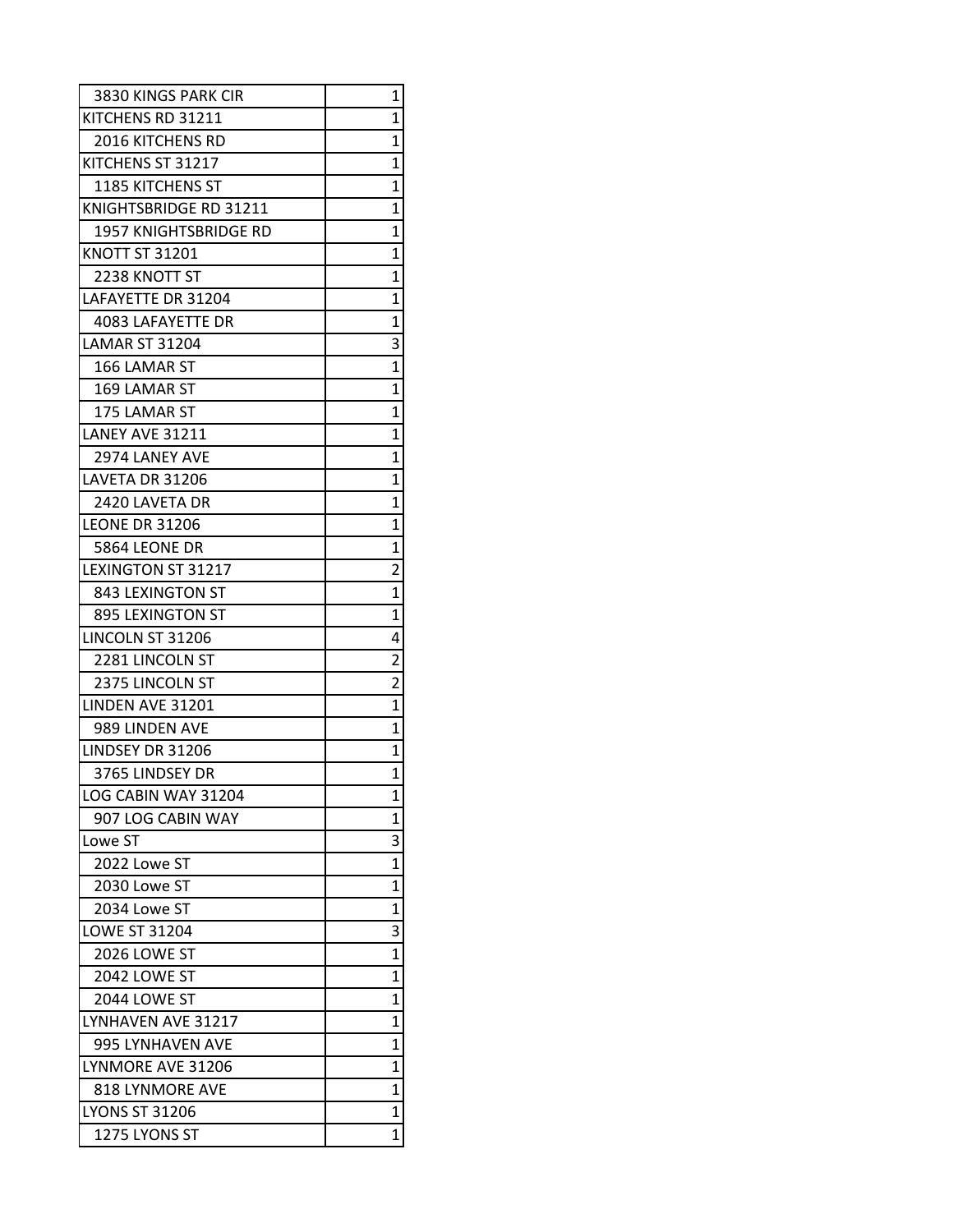| MADISON ST 31201                  | 3                       |
|-----------------------------------|-------------------------|
| 286 MADISON ST                    | 1                       |
| 325 MADISON ST                    | 1                       |
| 333 MADISON ST                    | 1                       |
| <b>MAGNOLIA DR 31217</b>          | 1                       |
| 961 MAGNOLIA DR                   | 1                       |
| <b>MAIN ST 31217</b>              | $\overline{1}$          |
| 328 MAIN ST                       | 1                       |
| MALLORY DR 31201                  | 1                       |
| 1929 MALLORY DR                   | $\overline{1}$          |
| <b>MARION AVE 31206</b>           | 13                      |
| 4161 MARION AVE                   | $\overline{2}$          |
| 4261 MARION AVE                   | $\overline{2}$          |
| 4268 MARION AVE                   | $\overline{1}$          |
| 4295 MARION AVE                   | $\mathbf{1}$            |
| 4301 MARION AVE                   | $\overline{\mathbf{c}}$ |
| 4305 MARION AVE                   | $\overline{2}$          |
| 4355 MARION AVE                   | $\overline{1}$          |
| 4363 MARION AVE                   | $\overline{2}$          |
| MARKWOOD DR 31206                 | $\overline{1}$          |
| 3303 MARKWOOD DR                  | $\overline{1}$          |
| <b>MASON ST 31206</b>             | 1                       |
| 2314 MASON ST                     | 1                       |
| <b>MATHIS ST 31206</b>            | 1                       |
| 3993 MATHIS ST                    | 1                       |
| <b>MAY AVE 31204</b>              | $\overline{1}$          |
| 1471 MAY AVE                      | 1                       |
| MAYNARD ST 31217                  | 1                       |
| 883 MAYNARD ST                    | 1                       |
| MELVIN PL 31206                   | 1                       |
| 553 MELVIN PL                     | $\overline{1}$          |
| <b>MERCER UNIVERSITY DR 31204</b> | 2                       |
| 2344 MERCER UNIVERSITY DR         | 1                       |
| 3149 MERCER UNIVERSITY DR         | 1                       |
| MILLERFIELD RD 31211              | 1                       |
| 3450 MILLERFIELD RD               | 1                       |
| MILLERFIELD RD 31217              | 1                       |
| 2448 MILLERFIELD RD               | $\overline{1}$          |
| MITCHELL ST 31217                 | 2                       |
| 722 MITCHELL ST                   | $\overline{\mathbf{c}}$ |
| <b>MOGUL RD 31217</b>             | $\overline{c}$          |
| 3346 MOGUL RD                     | $\overline{\mathbf{c}}$ |
| <b>MONROE AVE 31204</b>           | 3                       |
| 2086 MONROE AVE                   | $\overline{1}$          |
| 2110 MONROE AVE                   | $\overline{2}$          |
| <b>MONROE AVE 31206</b>           | 4                       |
| 2294 MONROE AVE                   | $\overline{2}$          |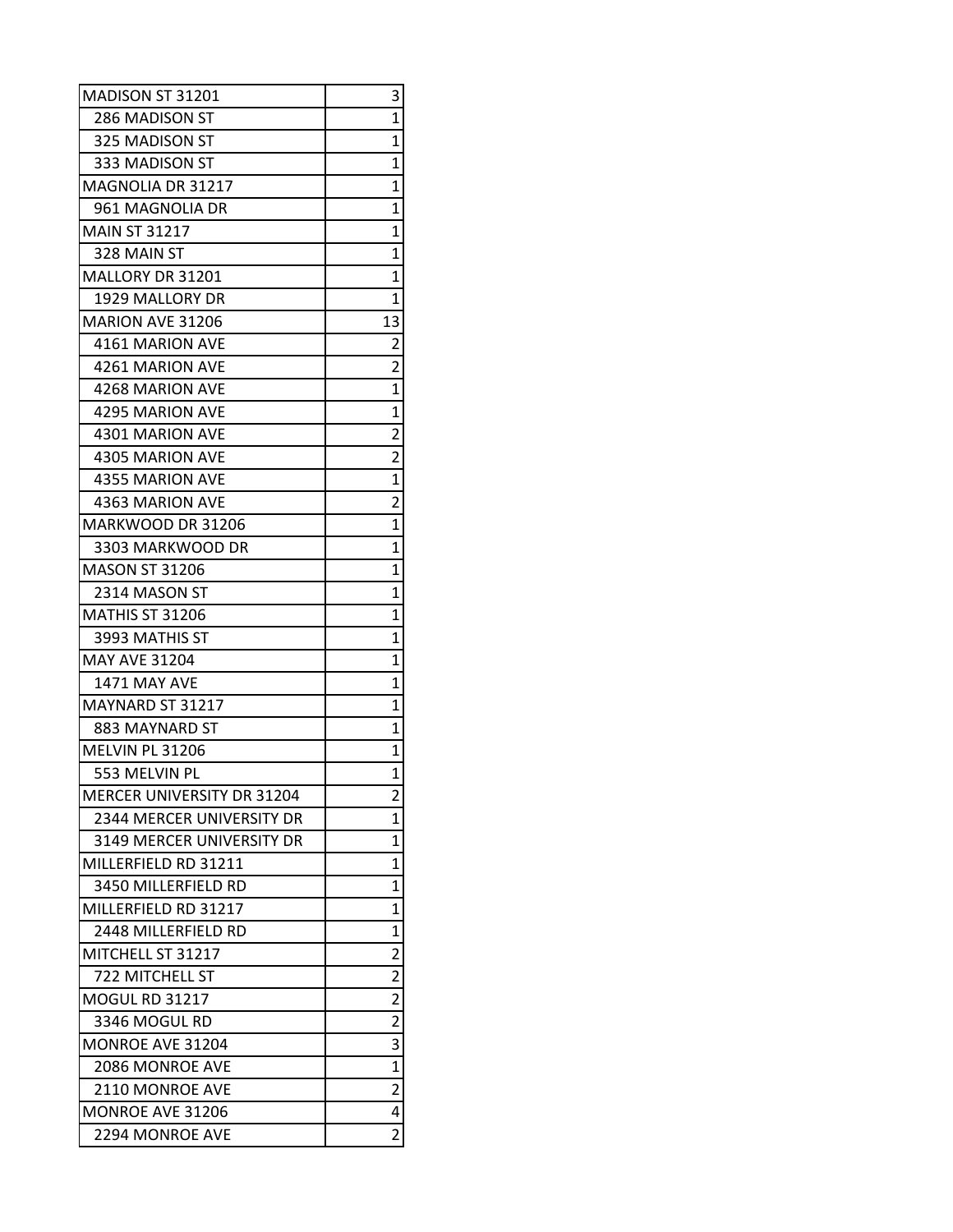| 2436 MONROE AVE             | 2              |
|-----------------------------|----------------|
| MONROE ST 31201             | 2              |
| 326 MONROE ST               | 1              |
| 339 MONROE ST               | 1              |
| <b>MONTPELIER AVE 31204</b> | 1              |
| <b>2514 MONTPELIER AVE</b>  | $\overline{1}$ |
| <b>MOORE ST 31204</b>       | 11             |
| 1890 MOORE ST               | 5              |
| 1912 MOORE ST               | $\overline{2}$ |
| 1924 MOORE ST               | $\overline{1}$ |
| 1929 MOORE ST               | 1              |
| 1930 MOORE ST               | 1              |
| 1936 MOORE ST               | 1              |
| MORELAND AVE 31206          | 1              |
| 652 MORELAND AVE            | 1              |
| <b>MORNINGSIDE DR 31217</b> | 1              |
| 944 MORNINGSIDE DR          | 1              |
| MORRIS AVE 31204            | 1              |
| 3509 MORRIS AVE             | 1              |
| <b>MORROW AVE 31217</b>     | 1              |
| 674 MORROW AVE              | 1              |
| MOSELEY AVE 31204           | 1              |
| <b>419 MOSELEY AVE</b>      | 1              |
| MOUGHON ST 31201            | $\overline{c}$ |
| 242 MOUGHON ST              | $\overline{1}$ |
| 282 MOUGHON ST              | 1              |
| MULBERRY ST 31201           | 1              |
| 777 MULBERRY ST             | 1              |
| MUTUAL AVE 31204            | 2              |
| 2145 MUTUAL AVE             | 1              |
| 2184 MUTUAL AVE             | $\overline{1}$ |
| N GARDEN TER 31211          | 2              |
| 847 N GARDEN TER            | 2              |
| NAPIER AVE 31204            | 4              |
| 2274 NAPIFR AVF             | 1              |
| 3266 NAPIER AVE             | 1              |
| 3996 NAPIER AVE             | $\overline{c}$ |
| <b>NEAL AVE 31204</b>       | 1              |
| 2127 NEAL AVE               | 1              |
| NEW CLINTON RD 31211        | 1              |
| 2765 NEW CLINTON RD         | 1              |
| NEWBERG AVE 31206           | 1              |
| 814 NEWBERG AVE             | 1              |
| <b>NORRIS ST 31217</b>      | $\overline{c}$ |
| 740 NORRIS ST               | 1              |
| 752 NORRIS ST               | 1              |
| NORTH AVE 31211             | 1              |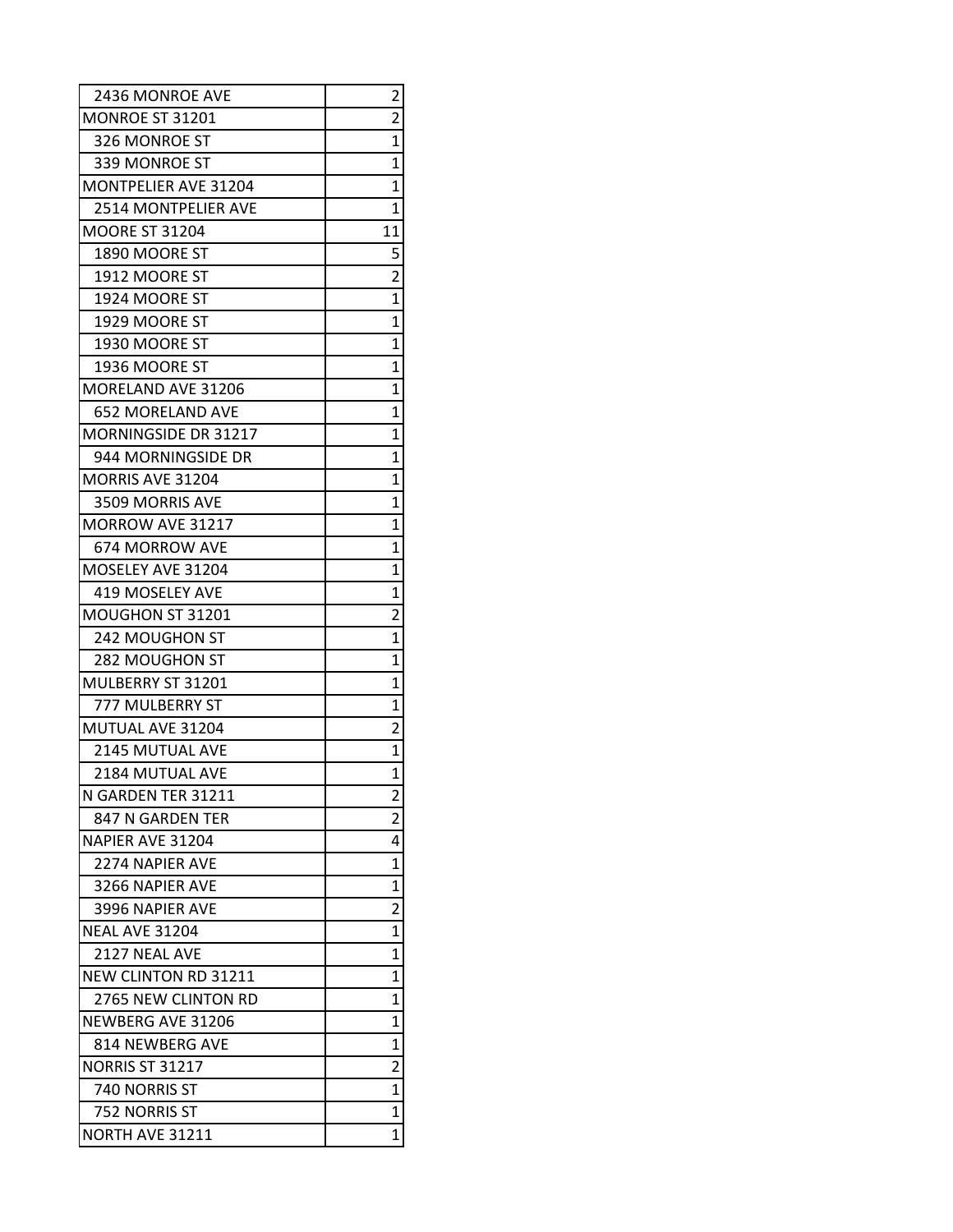| 784 NORTH AVE               | 1                       |
|-----------------------------|-------------------------|
| <b>NORTHBROOK AVE 31201</b> | 1                       |
| 1930 NORTHBROOK AVE         | 1                       |
| NORWOOD AVE 31217           | 1                       |
| 2948 NORWOOD AVE            | 1                       |
| O Hara DR N                 | 1                       |
| 3393 O Hara DR N            | 1                       |
| <b>OAKRIDGE AVE 31204</b>   | 1                       |
| <b>112 OAKRIDGE AVE</b>     | 1                       |
| OGLETHORPE ST 31201         | $\overline{2}$          |
| 1107 OGLETHORPE ST          | $\overline{\mathbf{c}}$ |
| ORCHARD AVE 31201           | $\overline{2}$          |
| <b>1615 ORCHARD AVE</b>     | $\overline{2}$          |
| ORMOND TER 31206            | 1                       |
| 573 ORMOND TER              | 1                       |
| PANSY AVE 31204             | 1                       |
| 314 PANSY AVE               | 1                       |
| PATRICIA DR 31216           | 1                       |
| 9190 PATRICIA DR            | 1                       |
| PATTERSON ST 31204          | 4                       |
| 770 PATTERSON ST            | $\overline{1}$          |
| 831 PATTERSON ST            | 1                       |
| 848 PATTERSON ST            | 1                       |
| 862 PATTERSON ST            | 1                       |
| PAYTON ST 31217             | 1                       |
| 1348 PAYTON ST              | 1                       |
| PEACHTREE ST 31217          | $\overline{c}$          |
| 837 PEACHTREE ST            | $\overline{c}$          |
| <b>PEAVY CIR 31206</b>      | $\overline{1}$          |
| 1356 PEAVY CIR              | 1                       |
| PEBBLE ST 31201             | $\overline{1}$          |
| 705 PEBBLE ST               | 1                       |
| PERDUE ST 31206             | 2                       |
| 981 PERDUE ST               | $\overline{2}$          |
| <b>PERRY DR 31217</b>       | 1                       |
| 915 PERRY DR                | 1                       |
| PERSHING AVE 31206          | 1                       |
| 4164 PERSHING AVE           | 1                       |
| PIEDMONT CIR 31217          | 1                       |
| 3631 PIEDMONT CIR           | 1                       |
| PINEDALE DR 31206           | 1                       |
| 4509 PINEDALE DR            | 1                       |
| PINEVIEW AVE 31206          | $\overline{c}$          |
| <b>665 PINEVIEW AVE</b>     | 1                       |
| 739 PINEVIEW AVE            | 1                       |
| <b>PINSON ST 31206</b>      | 1                       |
| 4228 PINSON ST              | 1                       |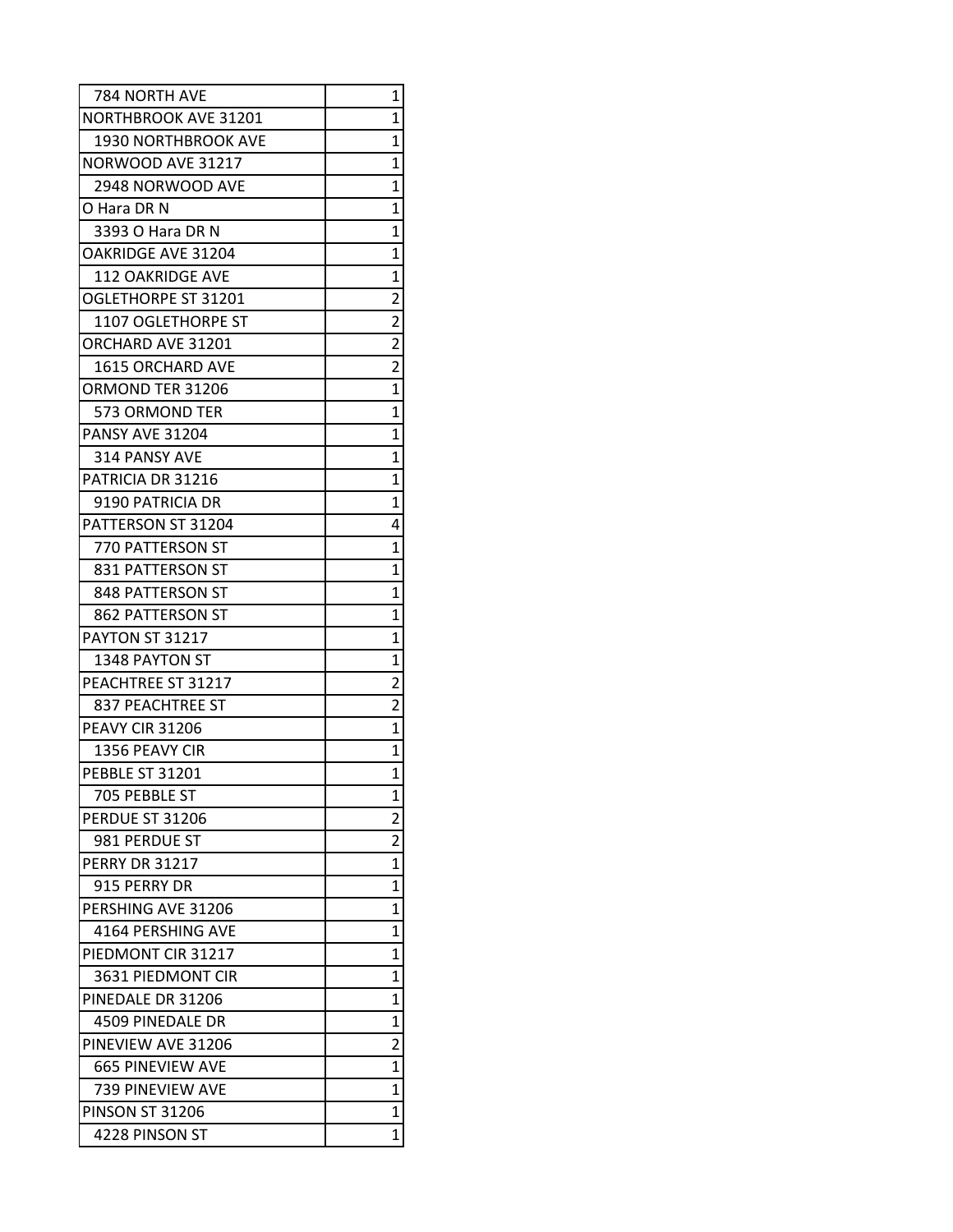| Ponce De Leon AVE           | 1                       |
|-----------------------------|-------------------------|
| 771 Ponce De Leon AVE       | 1                       |
| PURSLEY ST 31201            | $\overline{\mathbf{c}}$ |
| <b>183 PURSLEY ST</b>       | 1                       |
| <b>258 PURSLEY ST</b>       | $\overline{1}$          |
| PUTNAM ST 31206             | $\overline{c}$          |
| 1036 PUTNAM ST              | $\overline{1}$          |
| 927 PUTNAM ST               | $\mathbf{1}$            |
| <b>RADIO DR 31204</b>       | 1                       |
| 1206 RADIO DR               | 1                       |
| <b>REESE ST 31217</b>       | 1                       |
| 684 REESE ST                | $\overline{1}$          |
| <b>REYNOLDS DR 31206</b>    | $\overline{1}$          |
| 2624 REYNOLDS DR            | 1                       |
| RICE MILL RD 31206          | 1                       |
| 3043 RICE MILL RD           | 1                       |
| RICHARD ST 31204            | 1                       |
| 2575 RICHARD ST             | $\overline{1}$          |
| RICHMOND ST 31206           | $\overline{c}$          |
| <b>695 RICHMOND ST</b>      | $\overline{2}$          |
| RIGGINS MILL RD 31217       | 4                       |
| 3166 RIGGINS MILL RD        | $\overline{1}$          |
| 3409 RIGGINS MILL RD        | 1                       |
| 3629 RIGGINS MILL RD        | 1                       |
| 4462 RIGGINS MILL RD        | $\overline{1}$          |
| ROBERT HENRY ST 31206       | $\overline{2}$          |
| 544 ROBERT HENRY ST         | $\overline{1}$          |
| <b>587 ROBERT HENRY ST</b>  | 1                       |
| <b>ROCKY CREEK RD 31206</b> | 1                       |
| 1228 ROCKY CREEK RD         | 1                       |
| <b>ROSE ST 31206</b>        | $\overline{1}$          |
| 1080 ROSE ST                | 1                       |
| ROSECREST AVE 31201         | 1                       |
| 1511 ROSECREST AVE          | 1                       |
| ROY ST 31204                | 1                       |
| 2769 ROY ST                 | 1                       |
| <b>RUARK RD 31217</b>       | 1                       |
| 3073 RUARK RD               | $\overline{1}$          |
| <b>RUBY ST 31204</b>        | $\overline{2}$          |
| 306 RUBY ST                 | 1                       |
| 330 RUBY ST                 | $\overline{1}$          |
| <b>RUTHERFORD AVE 31206</b> | 4                       |
| 561 RUTHERFORD AVE          | $\overline{2}$          |
| <b>562 RUTHERFORD AVE</b>   | $\overline{2}$          |
| <b>S GRADY ST 31206</b>     | $\overline{1}$          |
| 837 S GRADY ST              | $\mathbf{1}$            |
| <b>S KING ST 31206</b>      | $\mathbf 1$             |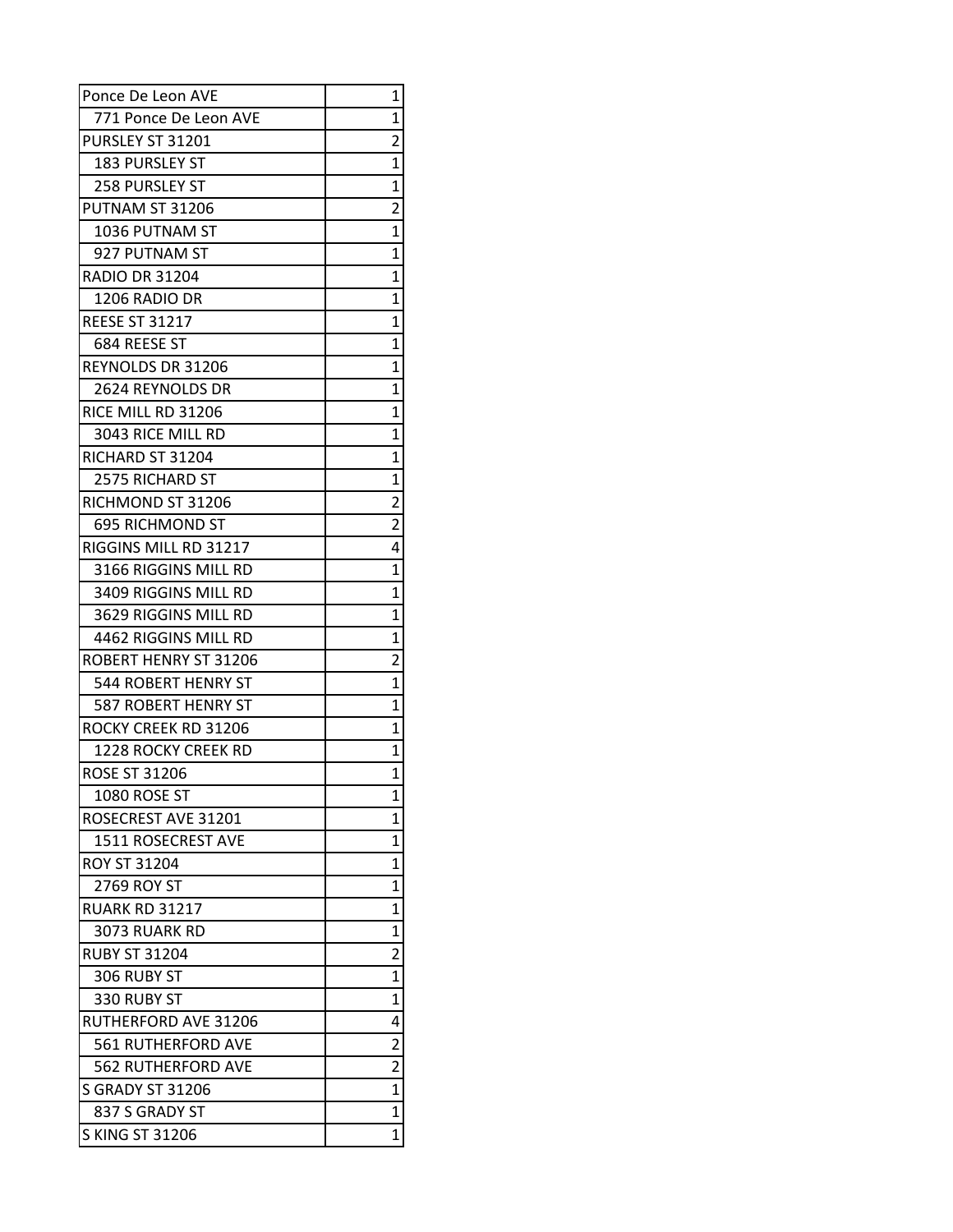| <b>2655 S KING ST</b>    | 1              |
|--------------------------|----------------|
| S LIZELLA RD 31052       | 1              |
| 3739 S LIZELLA RD        | 1              |
| SAMUEL DR 31217          | 1              |
| 2484 SAMUEL DR           | 1              |
| SAN JUAN AVE 31206       | 5              |
| 3639 SAN JUAN AVE        | 3              |
| 4083 SAN JUAN AVE        | $\overline{2}$ |
| SAPP ST 31204            | $\overline{1}$ |
| 613 SAPP ST              | 1              |
| SAWYER ST 31217          | 1              |
| 3604 SAWYER ST           | 1              |
| <b>Schaeffer PL</b>      | 1              |
| 1150 Schaeffer PL        | 1              |
| SCHAEFFER PL 31217       | 3              |
| 1140 SCHAEFFER PL        | $\mathbf{1}$   |
| 749 SCHAEFFER PL         | $\overline{1}$ |
| 845 SCHAEFFER PL         | 1              |
| SCHOFIELD ST 31201       | 5              |
| 1702 SCHOFIELD ST        | 1              |
| 1710 SCHOFIELD ST        | $\overline{1}$ |
| 1720 SCHOFIELD ST        | 1              |
| 1730 SCHOFIELD ST        | 1              |
| 1740 SCHOFIELD ST        | 1              |
| SECOND AVE 31201         | 4              |
| 1479 SECOND AVE          | $\overline{1}$ |
| 1531 SECOND AVE          | 1              |
| 1691 SECOND AVE          | 1              |
| 1757 SECOND AVE          | 1              |
| SECOND ST 31201          | 6              |
| 1478 SECOND ST           | $\overline{2}$ |
| 1490 SECOND ST           | 2              |
| 1635 SECOND ST           | 1              |
| 1737 SECOND ST           | 1              |
| <b>Shamrock LN</b>       | 1              |
| 2836 Shamrock LN         | 1              |
| <b>SHAMROCK LN 31206</b> | 1              |
| 2818 SHAMROCK LN         | 1              |
| SHI PL 31206             | 1              |
| 633 SHI PL               | 1              |
| <b>SHORT ST 31217</b>    | 1              |
| 857 SHORT ST             | 1              |
| <b>SMITH ST 31217</b>    | 3              |
| 1085 SMITH ST            | $\overline{1}$ |
| 958 SMITH ST             | 1              |
| 972 SMITH ST             | 1              |
| SOMMERS DR 31206         | $\overline{2}$ |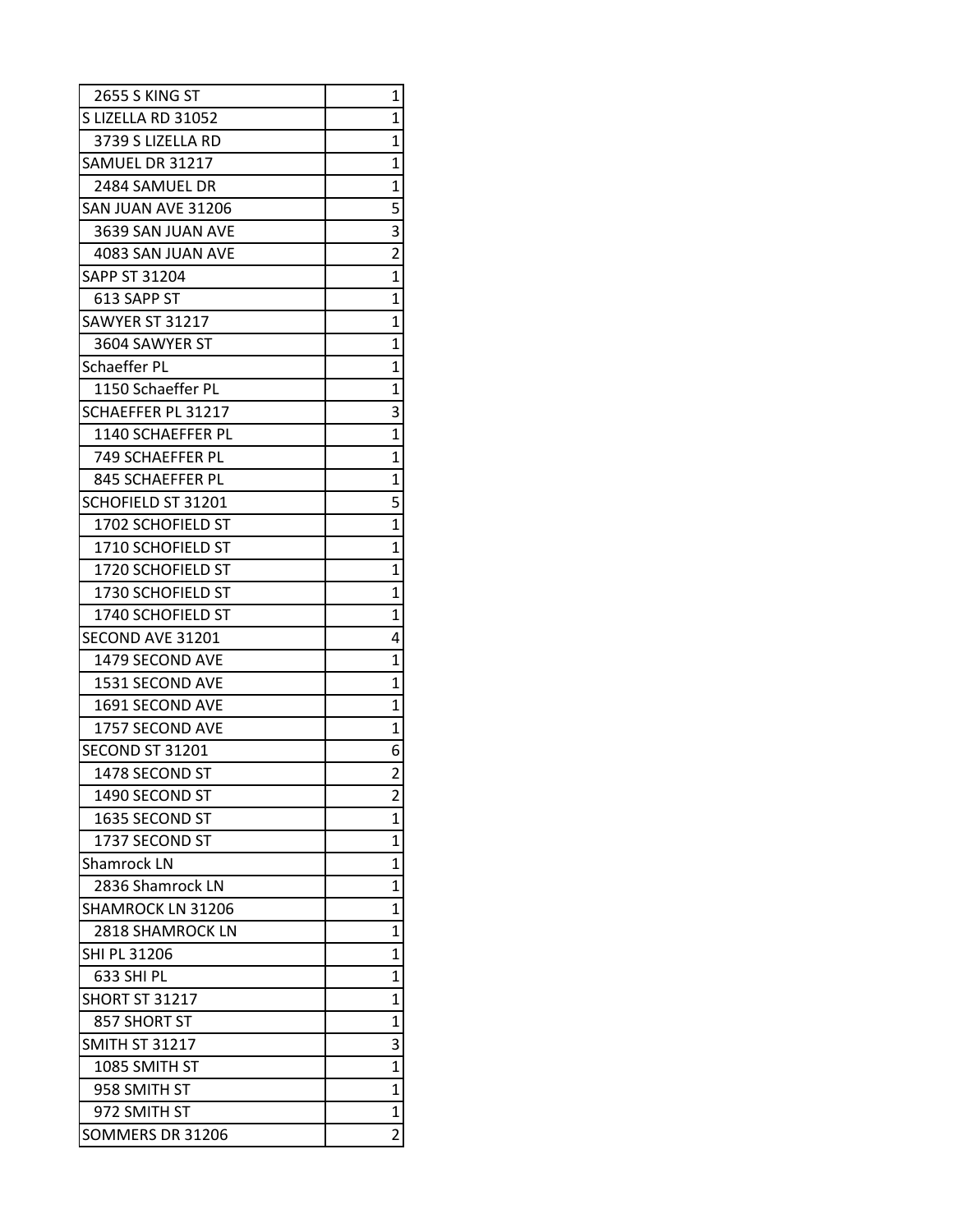| 2862 SOMMERS DR          | 1                       |
|--------------------------|-------------------------|
| 3011 SOMMERS DR          | 1                       |
| SOUTHVIEW DR 31206       | 1                       |
| 4080 SOUTHVIEW DR        | 1                       |
| SPARKLE AVE 31217        | 1                       |
| 1146 SPARKLE AVE         | 1                       |
| SPARTAN ST 31217         | 1                       |
| 1164 SPARTAN ST          | 1                       |
| <b>SPENCER CIR 31206</b> | 1                       |
| 3816 SPENCER CIR         | 1                       |
| ST CHARLES PL 31206      | 3                       |
| 3871 ST CHARLES PL       | 1                       |
| 3958 ST CHARLES PL       | 1                       |
| 4093 ST CHARLES PL       | 1                       |
| ST JAMES AVE 31206       | $\overline{\mathbf{c}}$ |
| 780 ST JAMES AVE         | $\mathbf{1}$            |
| 786 ST JAMES AVE         | 1                       |
| SUNNYDALE DR 31217       | 3                       |
| 1124 SUNNYDALE DR        | 3                       |
| SYCAMORE ST 31204        | $\overline{2}$          |
| 2070 SYCAMORE ST         | $\overline{1}$          |
| 2122 SYCAMORE ST         | $\overline{1}$          |
| <b>TECH DR 31206</b>     | 1                       |
| 4448 TECH DR             | 1                       |
| THIRD AVE 31201          | 1                       |
| 1967 THIRD AVE           | 1                       |
| THIRD AVE 31204          | 4                       |
| 2026 THIRD AVE           | 1                       |
| 2092 THIRD AVE           | 1                       |
| 2125 THIRD AVE           | 1                       |
| 2148 THIRD AVE           | $\overline{1}$          |
| <b>THIRD ST 31201</b>    | 5                       |
| 1388 THIRD ST            | 1                       |
| 1415 THIRD ST            | 1                       |
| 1864 THIRD ST            | 1                       |
| 2078 THIRD ST            | 1                       |
| 2081 THIRD ST            | 1                       |
| Third ST LN              | $\overline{1}$          |
| 1421 Third ST LN         | 1                       |
| THOMAS ST 31206          | 4                       |
| 1034 THOMAS ST           | 1                       |
| 1040 THOMAS ST           | 1                       |
| 1046 THOMAS ST           | 1                       |
| 1058 THOMAS ST           | 1                       |
| TRAINING SCHOOL RD 31217 | 1                       |
| 4024 TRAINING SCHOOL RD  | 1                       |
| TRAVIS BLVD 31206        | 1                       |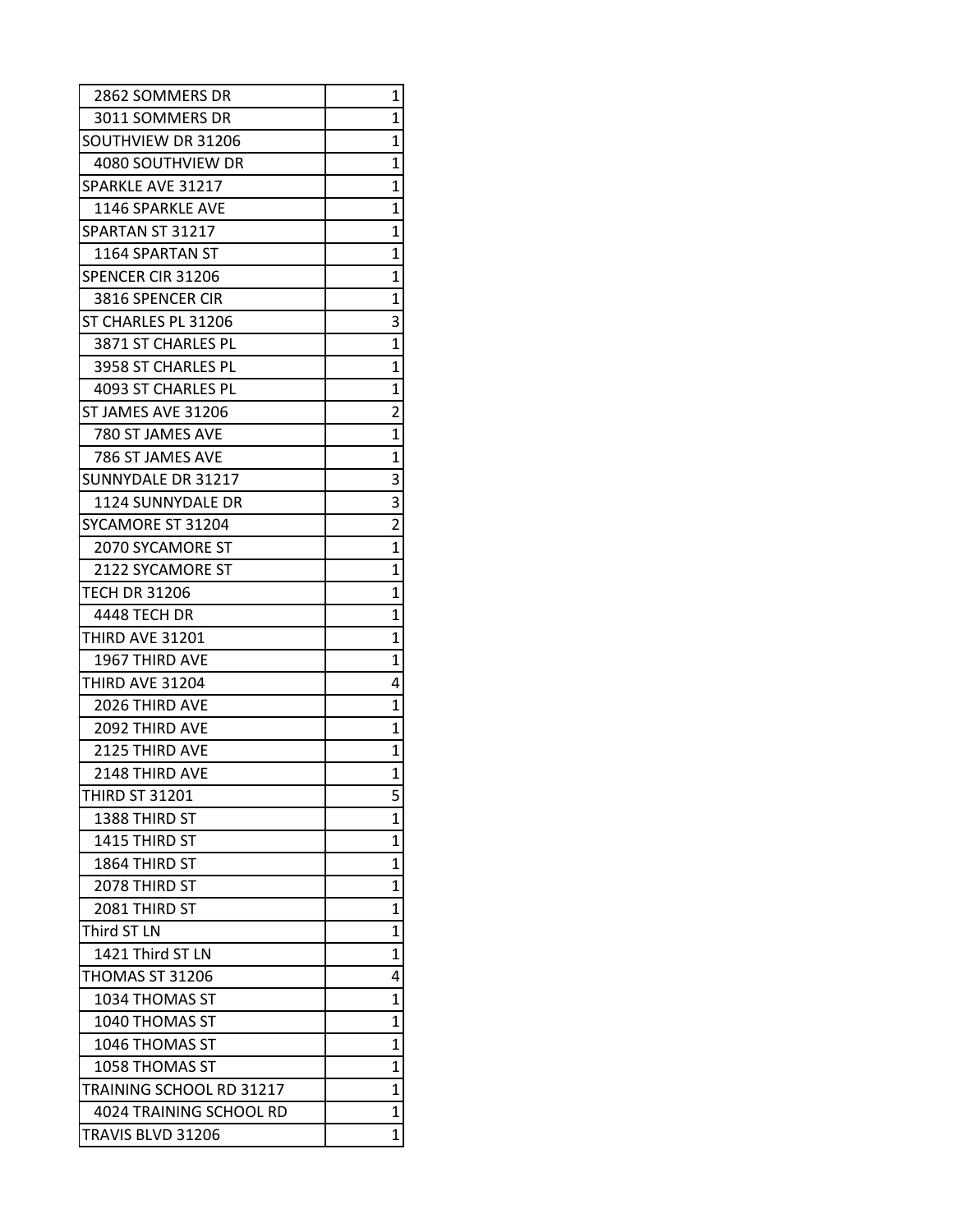| 3811 TRAVIS BLVD              | 1                       |
|-------------------------------|-------------------------|
| TRINITY PL 31217              | 4                       |
| 845 TRINITY PL                | 1                       |
| 878 TRINITY PL                | 3                       |
| TRIPLE HILL DR 31206          | $\overline{c}$          |
| 1334 TRIPLE HILL DR           | $\overline{\mathbf{c}}$ |
| VILLA AVE 31204               | $\overline{2}$          |
| 4018 VILLA AVE                | $\overline{1}$          |
| 4020 VILLA AVE                | 1                       |
| VILLA CREST AVE 31206         | 1                       |
| 534 VILLA CREST AVE           | 1                       |
| VILLA ESTA AVE 31206          | 1                       |
| 742 VILLA ESTA AVE            | 1                       |
| VILLA ESTA CIR 31206          | 1                       |
| 563 VILLA ESTA CIR            | 1                       |
| <b>VILLAGE GREEN DR 31206</b> | $\overline{2}$          |
| 2741 VILLAGE GREEN DR         | 1                       |
| <b>2871 VILLAGE GREEN DR</b>  | 1                       |
| <b>VILLAGE GREEN LN 31206</b> | 5                       |
| 2632 VILLAGE GREEN LN         | 1                       |
| <b>2640 VILLAGE GREEN LN</b>  | $\overline{1}$          |
| 2717 VILLAGE GREEN LN         | 1                       |
| 2762 VILLAGE GREEN LN         | 1                       |
| 2781 VILLAGE GREEN LN         | 1                       |
| VIOLET AVE 31201              | 1                       |
| <b>453 VIOLET AVE</b>         | 1                       |
| W BOND ST 31204               | $\overline{c}$          |
| 3484 W BOND ST                | 1                       |
| 3490 W BOND ST                | 1                       |
| W FOREST AVE 31204            | 1                       |
| 4203 W FOREST AVE             | 1                       |
| <b>W GREEN ST 31204</b>       | 2                       |
| 2756 W GREEN ST               | 1                       |
| 2782 W GREEN ST               | 1                       |
| W GRENADA TER 31206           | 3                       |
| 1024 W GRENADA TER            | $\overline{c}$          |
| 930 W GRENADA TER             | 1                       |
| W JOHNSON AVE 31206           | 1                       |
| 3718 W JOHNSON AVE            | $\overline{1}$          |
| W MARION RD 31206             | 1                       |
| 2320 W MARION RD              | 1                       |
| WALMAR DR 31206               | 1                       |
| 2908 WALMAR DR                | 1                       |
| WALNUT ST 31201               | 1                       |
| 1942 WALNUT ST                | 1                       |
| WALNUT ST 31204               | 1                       |
| 2127 WALNUT ST                | 1                       |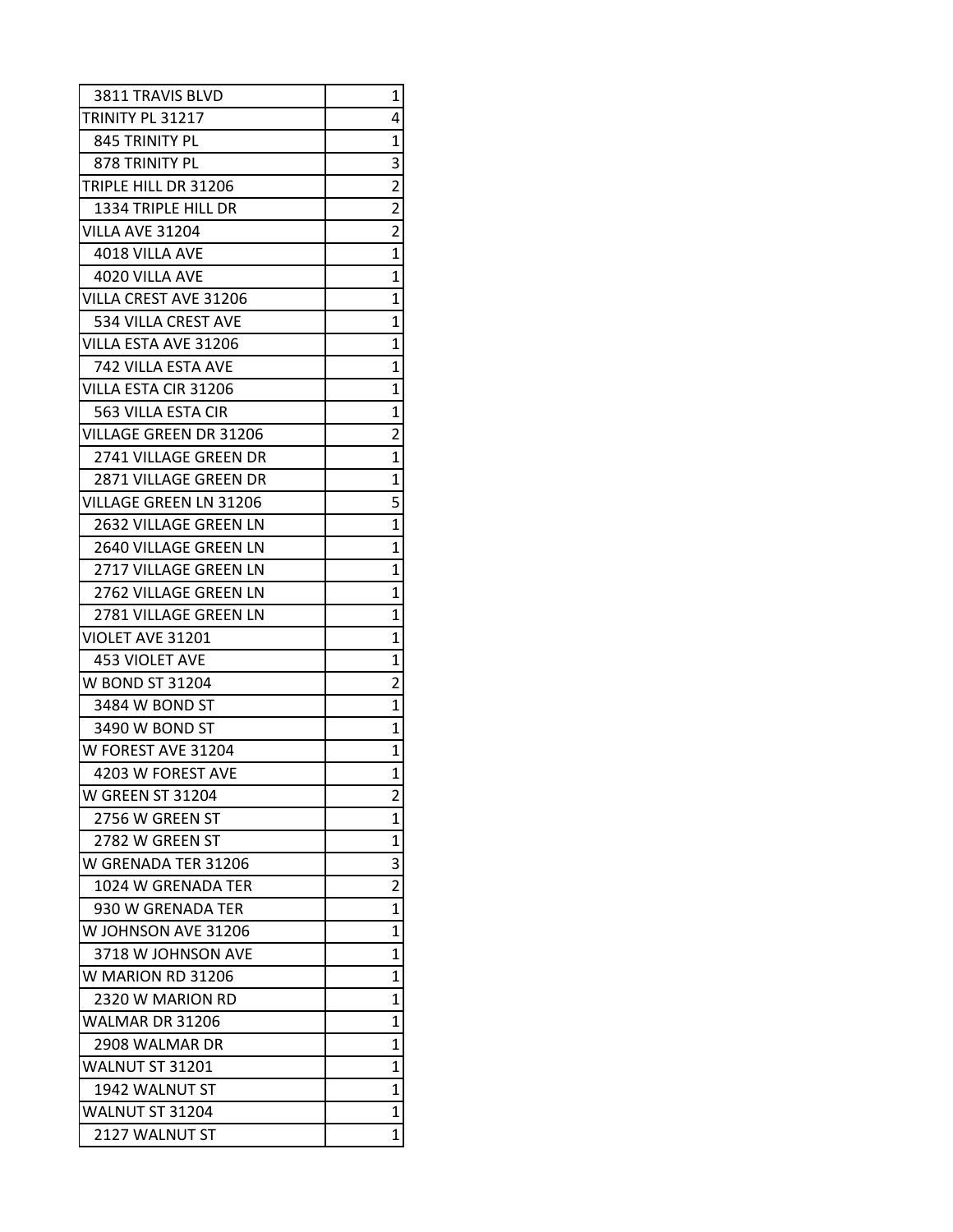| <b>WARD ST 31201</b>       | 1                       |
|----------------------------|-------------------------|
| 238 WARD ST                | 1                       |
| <b>WARD ST 31204</b>       | 1                       |
| 158 WARD ST                | 1                       |
| WATKINS AVE 31217          | 1                       |
| 823 WATKINS AVE            | 1                       |
| <b>WELLWORTH AVE 31204</b> | 1                       |
| <b>1578 WELLWORTH AVE</b>  | 1                       |
| <b>WESTBURY DR 31206</b>   | 1                       |
| <b>1588 WESTBURY DR</b>    | 1                       |
| <b>WESTOVER DR 31204</b>   | $\overline{1}$          |
| 3132 WESTOVER DR           | $\overline{1}$          |
| <b>WHITEHALL ST 31204</b>  | 1                       |
| <b>2857 WHITEHALL ST</b>   | 1                       |
| WILLIAMS ST 31201          | 1                       |
| 722 WILLIAMS ST            | 1                       |
| WILLIS LN 31204            | 5                       |
| 451 WILLIS LN              | $\overline{1}$          |
| 452 WILLIS LN              | 1                       |
| 465 WILLIS LN              | 1                       |
| 466 WILLIS LN              | 1                       |
| 478 WILLIS LN              | 1                       |
| <b>WINTON AVE 31204</b>    | 1                       |
| 1306 WINTON AVE            | 1                       |
| <b>WISE AVE 31201</b>      | $\overline{2}$          |
| 1488 WISE AVE              | 1                       |
| 1496 WISE AVE              | 1                       |
| WOMACK ST 31217            | 1                       |
| 838 WOMACK ST              | 1                       |
| WOOLFOLK ST 31217          | 3                       |
| 1162 WOOLFOLK ST           | $\overline{1}$          |
| 310 WOOLFOLK ST            | 1                       |
| 433 WOOLFOLK ST            | $\mathbf{1}$            |
| <b>WORSHAM AVE 31206</b>   | 18                      |
| 4032 WORSHAM AVE           | 1                       |
| 4056 WORSHAM AVE           | 2                       |
| 4114 WORSHAM AVE           | $\overline{c}$          |
| 4176 WORSHAM AVE           | $\overline{\mathbf{c}}$ |
| 4199 WORSHAM AVE           | $\overline{1}$          |
| 4232 WORSHAM AVE           | $\overline{2}$          |
| 4249 WORSHAM AVE           | 1                       |
| 4260 WORSHAM AVE           | $\overline{\mathbf{c}}$ |
| 4286 WORSHAM AVE           | $\overline{2}$          |
| 4309 WORSHAM AVE           | $\mathbf{1}$            |
| 4323 WORSHAM AVE           | $\overline{\mathbf{c}}$ |
| <b>WRAY PL 31204</b>       | 4                       |
| 1867 WRAY PL               | $\overline{\mathbf{c}}$ |